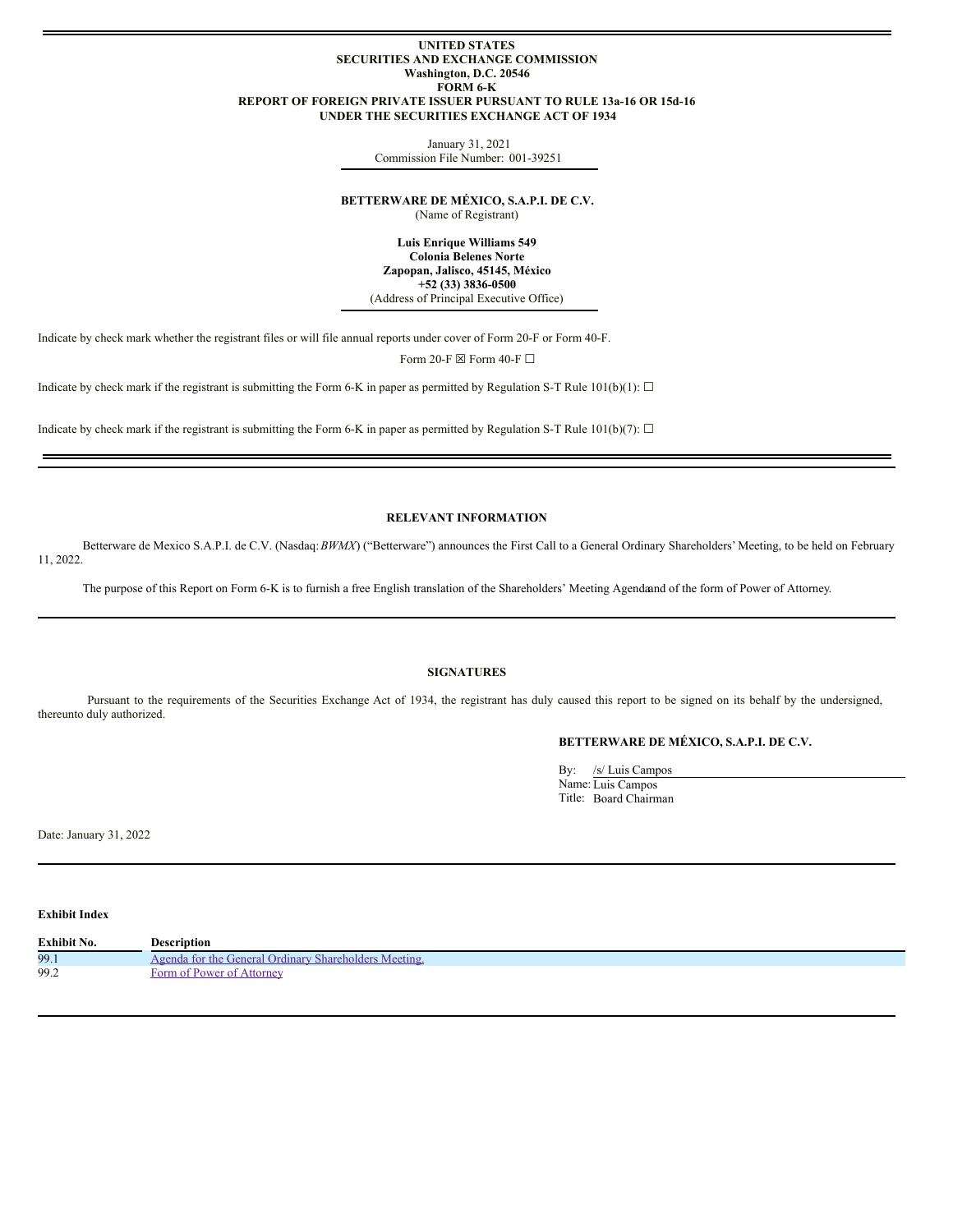

### **BETTERWARE DE MÉXICO, S.A.P.I. DE C.V.**

### **FIRST CALL**

#### **GENERAL ORDINARY SHAREHOLDERS' MEETING**

<span id="page-1-0"></span>I, the undersigned, in my capacity as Secretary of**Betterware de México, S.A.P.I. de C.V.** (the "**Company**"), pursuant to Clause Thirtieth of the Company's bylaws, and in accordance with the provisions of Articles 183 (one hundred eighty-three), 186 (one hundred eighty-six), 187 (one hundred eighty-seven) and other provisions of the General Corporations Law, hereby summons the shareholders of the Company, on first call, to an Ordinary General Shareholders' Meeting of the Company, to be held on February 11, 2022 beginning at 12:00 hours, at the Company's registered office, specifically at Av. Paseo Royal Country 4596, Torre Cube 2, 16th floor, Fraccionamiento Puerta de Hierro, Zapopan, Jalisco, 45116, Mexico (the "**Meeting**"), to address the matters contained in the following:

#### **AGENDA**

- 1. Presentation, discussion, amendment, and in its case, approval of the annual management report referred to article 28, section IV, subsection e) of the Securities Market Law and article 172 subsection b) of the General Law of Commercial Companies, for the fiscal year from January 1, 2021 to December 31, **2021.**
- 2. Presentation, discussion, amendment, and in its case, approval of the annual report by the Audit and Corporate Practices Committee, for the fiscal year from **January 1, 2021 to December 31, 2021.**
- 3. Report on compliance with the tax obligations of the Company during the fiscal year from January 1, 2021 to December 31, 2021.
- 4. Presentation, discussion, amendment, and in its case, approval of the Company's audited and consolidated financial statements for the fiscal year from **January 1, 2021 to December 31, 2021, including the report of the Company's external auditor.**
- **5. Discussion, and in its case, approval of dividends payment.**
- 6. Appointment, and in its case, ratification of the appointments of the members of the Board of Directors.
- 7. Appointment, and in its case, ratification of the appointments of the Chairman and members of the Company's Audit and Corporate Practices Committee.
- 8. Discussion, and in its case, determination of the emoluments corresponding to the members of the Board of Directors and members of the Company's Audit **and Corporate Practices Committee.**
- 9. Discussion, and in its case, approval of the execution of a certain stock purchase agreement of the capital stock of Jafra Cosmetics International, Inc. and Jafra **Mexico Holding Company B.V.**
- 10. Discussion, and in its case, approval of the execution of certain financing by the Company, as borrower, and Banco Nacional de México, S.A., Grupo Financiero Banamex, and HSBC México, S.A., Institución de Banca Múltiple, Grupo Financiero HSBC, as structuring agents and as lenders.
- **11. Discussion, and in its case, ratification of the transaction documents.**
- 12. Discussion, and in its case, ratification of the granting of powers of attorney to represent the Company in all necessary and/or convenient acts related to the **previous items on the Agenda.**
- **13. Appointment of special delegates to formalize the resolutions adopted at the Meeting.**

*English translation for reference purposes only.*

The shareholders of the Company, in order to be entitled to attend the Meeting, must obtain an admission pass, which will be issued and delivered by the Secretary of the Board of Directors of the Company at the address indicated herein, up to and including the fourth business day prior to the Meeting, in the following terms:

- a. Shareholders must be registered, either in the Company's Share Registry Book, or prove ownership of shares or certificates in accordance with the provisions of Articles 290 and 293 of the Securities Market Law and the Company's bylaws, i.e., through the certificates of deposit issued by the depository institutions where the shares they own are deposited. The shareholders' registry will remain closed from the third business day prior to the Meeting and on the day of the Meeting.
- b. The shareholders must deposit their stock certificates, mentioned in (a) above, at the offices of the Company indicated herein, or at any national or foreign depository institution, and must present to the Company the corresponding certificate of deposit, which must be issued for such purposes, by the institution that holds such securities in favor of the shareholders.
- c. Shareholders may attend the Meeting in person or may be represented by the authorized person or persons by means of a proxy form in terms of Article 49, Section III of the Securities Market Law, or by any other form of representation granted in accordance with the Law; therefore, shareholders must, if applicable, in addition to the proof of deposit mentioned in item (b) above, attach the proxy form referred to in this paragraph, which may be requested at the address indicated below or by e-mail to the following address: Reynaldo.Vizcarra-Mendez@bakermckenzie.com.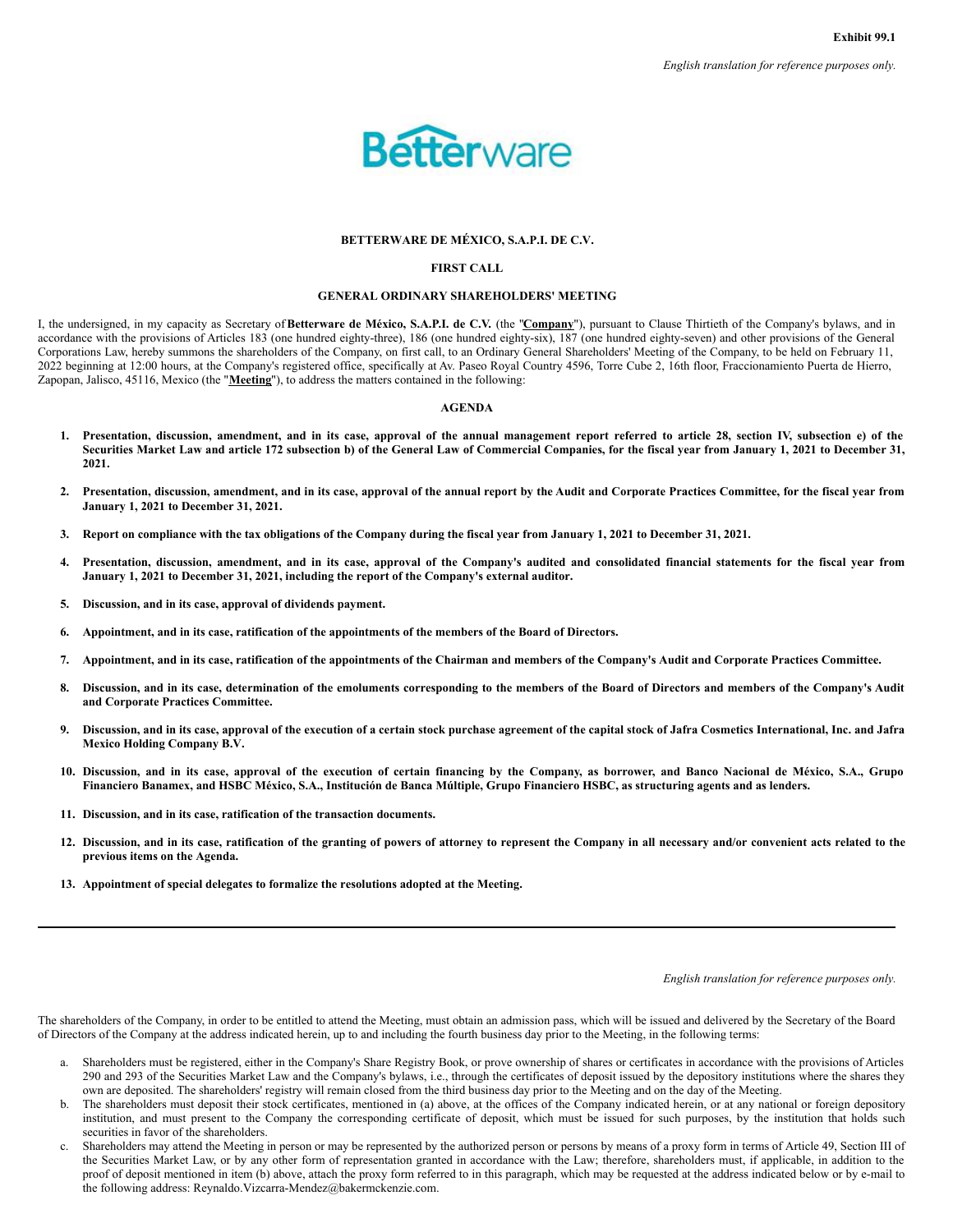d. Likewise, shareholders who maintain custody of their shares through brokerage firms and other financial intermediaries are reminded that, for purposes of obtaining the admission pass, they must submit the list of holders issued for such purpose by such financial intermediary, which must contain the name, address, nationality of the shareholders and number of shares they represent, duly signed by the officer responsible for issuing such list.

The shares that the shareholders or their representatives deposit with the Secretary of the Board of Directors of the Company, in order to have the right to attend the Meeting, shall not be returned until after the Meeting has been held.

Notice is hereby given that the proxy forms, admission passes and supporting documentation that will serve as the basis for the discussion of the matters listed in the Agenda, will be available to the shareholders at the offices located in this Secretary's Office, as of this date from 9:00 a.m. to 2:00 p.m. and from 4:00 p.m. to 6:00 p.m. on business days; as well as electronically upon written request sent to the following e-mail address: Reynaldo.Vizcarra-Mendez@bakermckenzie.com.

It is communicated that adequate measures will be taken to take care of the prevention protocols due to the health contingency and that the venue where the Meeting will be held will be sufficiently large for attendees to keep a healthy distance.

We will communicate in a timely manner in the event that any legal provision is issued that leads us to modify the content of this call for proposals.

January 27, 2022.

 $\mathcal{L}_\text{max}$ **Reynaldo Vizcarra Méndez** Secretary of the Company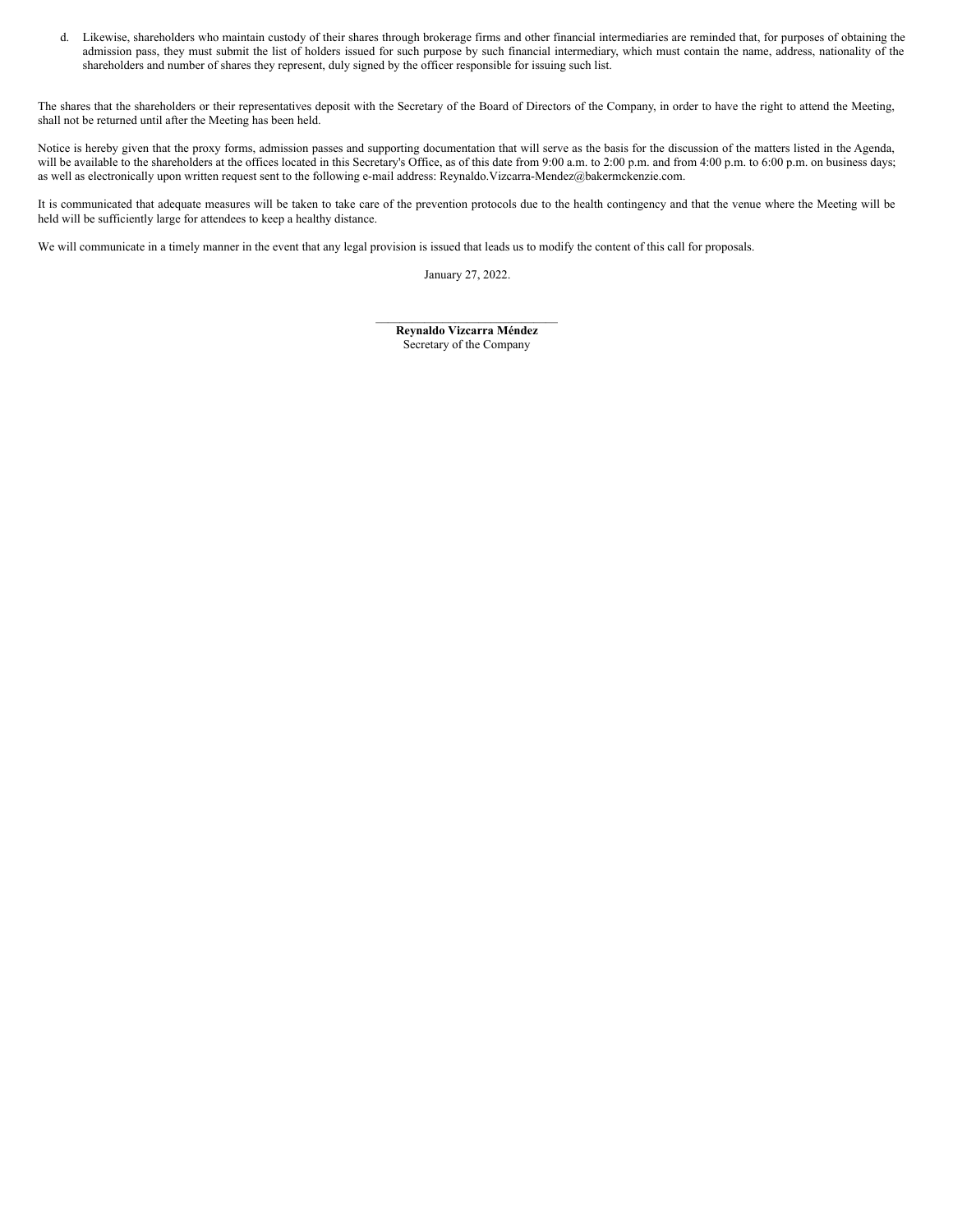\_\_\_\_\_\_\_\_\_\_\_\_\_\_\_\_\_\_\_ (la "Poderdante"), por medio de la presente carta otorgo un poder especial pero tan amplio como sea requerido, en favor de \_\_\_\_\_\_\_\_\_\_\_\_\_\_\_\_\_\_\_\_ (el "Apoderado") para que, asista a la Asamblea General Ordinaria de Accionistas de Betterware de Mexico, S.A.P.I. de C.V. (la "Sociedad"), que se celebrará el 11 de febrero de 2022 (la "Asamblea"), en la cual los accionistas de la Sociedad resolverán los siguientes puntos del Orden del Día; y voten en el sentido que se señala a continuación, en dicha Asamblea, \_\_\_\_\_\_\_\_\_\_\_\_\_\_\_\_\_\_\_\_\_\_\_ acciones que de dicha Sociedad la Poderdante es titular:

Orden del Día de la Asamblea Ordinaria de Accionistas

\_\_\_\_\_\_\_\_\_\_\_\_\_\_\_\_\_\_\_ (the "Principal"), hereby grants a special power of attorney as broad as it may be required, in favor of \_\_\_\_\_\_\_\_\_\_\_\_\_\_\_\_\_\_\_\_\_\_ (the "Attorney-in-Fact") so that, attends the General Ordinary Shareholders Meeting of Betterware de Mexico S.A.P.I. de C.V. (the "Company"), to be held on February 11, 2022 (the "Meeting"), through which the shareholders of the Company will resolve the matters contained in the following Agenda; and vote in the manner set fort below, in such Meeting, \_\_\_\_\_\_\_\_\_\_\_\_\_\_\_\_\_\_\_\_\_\_\_\_\_\_\_\_\_ shares owned by the Principal:

Agenda for the General Ordinary Shareholders Meeting

|                                |         |           |            |                                  | In favor | Against | Abstention |
|--------------------------------|---------|-----------|------------|----------------------------------|----------|---------|------------|
|                                | A favor | En contra | Abstención | Presentation, discussion,        |          |         |            |
| Presentación, discusión,       |         |           |            | amendment, and in its case,      |          |         |            |
| modificación, y en su caso,    |         |           |            | approval of the annual           |          |         |            |
| aprobación del informe anual   |         |           |            | management report referred       |          |         |            |
| del Consejo de                 |         |           |            | to article 28, section IV,       |          |         |            |
| Administración, a que se       |         |           |            | subsection e) of the             |          |         |            |
| refiere el inciso e) de la     |         |           |            | Securities Market Law and        |          |         |            |
| fracción IV del artículo 28 de |         |           |            | article 172 subsection b) of     |          |         |            |
| la Ley del Mercado de          |         |           |            | the General Law of               |          |         |            |
| Valores y el artículo 172      |         |           |            | Commercial Companies, for        |          |         |            |
| inciso b) de la Ley General    |         |           |            | the fiscal year from January     |          |         |            |
| de Sociedades Mercantiles,     |         |           |            | 1, 2021 to December 31,          |          |         |            |
| por el ejercicio social        |         |           |            | 2021.                            |          |         |            |
| comprendido del 1 de enero     |         |           |            |                                  |          |         |            |
| de 2021 al 31 de diciembre     |         |           |            | II. Presentation.<br>discussion. |          |         |            |
| de 2021.                       |         |           |            | amendment, and in its case,      |          |         |            |
|                                |         |           |            | approval of the annual report    |          |         |            |
| Presentación, discusión,<br>Π. |         |           |            | by the Audit and Corporate       |          |         |            |
| modificación, y en su caso,    |         |           |            | Practices Committee, for the     |          |         |            |
| aprobación del informe anual   |         |           |            | fiscal year from January 1,      |          |         |            |
| por parte del Comité de        |         |           |            | 2021 to December 31, 2021.       |          |         |            |
| Auditoría y Prácticas          |         |           |            |                                  |          |         |            |
| Societarias por el ejercicio   |         |           |            |                                  |          |         |            |
| social comprendido del 1 de    |         |           |            | III. Report on compliance with   |          |         |            |
| enero de 2021 al 31 de         |         |           |            | the tax obligations of the       |          |         |            |
| diciembre de 2021.             |         |           |            | Company during the fiscal        |          |         |            |
|                                |         |           |            | year from January 1, 2021 to     |          |         |            |
| III. Informe sobre el          |         |           |            | December 31, 2021.               |          |         |            |
| cumplimiento de las            |         |           |            |                                  |          |         |            |
| obligaciones fiscales a cargo  |         |           |            | IV. Presentation, discussion,    |          |         |            |
| de la Sociedad durante el      |         |           |            | amendment, and in its case,      |          |         |            |
| ejercicio social comprendido   |         |           |            | approval of the Company's        |          |         |            |
| del 1 de enero de 2021 al 31   |         |           |            | audited and consolidated         |          |         |            |
| de diciembre de 2021.          |         |           |            | financial statements for the     |          |         |            |
|                                |         |           |            | fiscal year from January 1,      |          |         |            |
| V. Presentación, discusión,    |         |           |            | 2021 to December 31, 2021,       |          |         |            |
| modificación, y en su caso,    |         |           |            | including the report of the      |          |         |            |
| aprobación de los estados      |         |           |            | Company's external auditor.      |          |         |            |
| financieros consolidados de    |         |           |            |                                  |          |         |            |
| la Sociedad con motivo del     |         |           |            |                                  |          |         |            |
| ejercicio social comprendido   |         |           |            | V. Discussion, and in its case,  |          |         |            |
| del 1 de enero de 2021 al 31   |         |           |            | approval of dividends            |          |         |            |
| de diciembre de 2021.          |         |           |            | payment.                         |          |         |            |
|                                |         |           |            |                                  |          |         |            |
|                                |         |           |            |                                  |          |         |            |

| Discusión, y en su caso,<br>aprobación del pago de<br>dividendos.                                                          |  |  |
|----------------------------------------------------------------------------------------------------------------------------|--|--|
| VI. Designación, y en su caso,<br>ratificación de los<br>nombramientos de los<br>miembros del Consejo de<br>Aministración. |  |  |

| VI. | Appointment, and in its<br>case, ratification of the<br>appointments of the<br>members of the Board of |  |  |
|-----|--------------------------------------------------------------------------------------------------------|--|--|
|     | Directors.                                                                                             |  |  |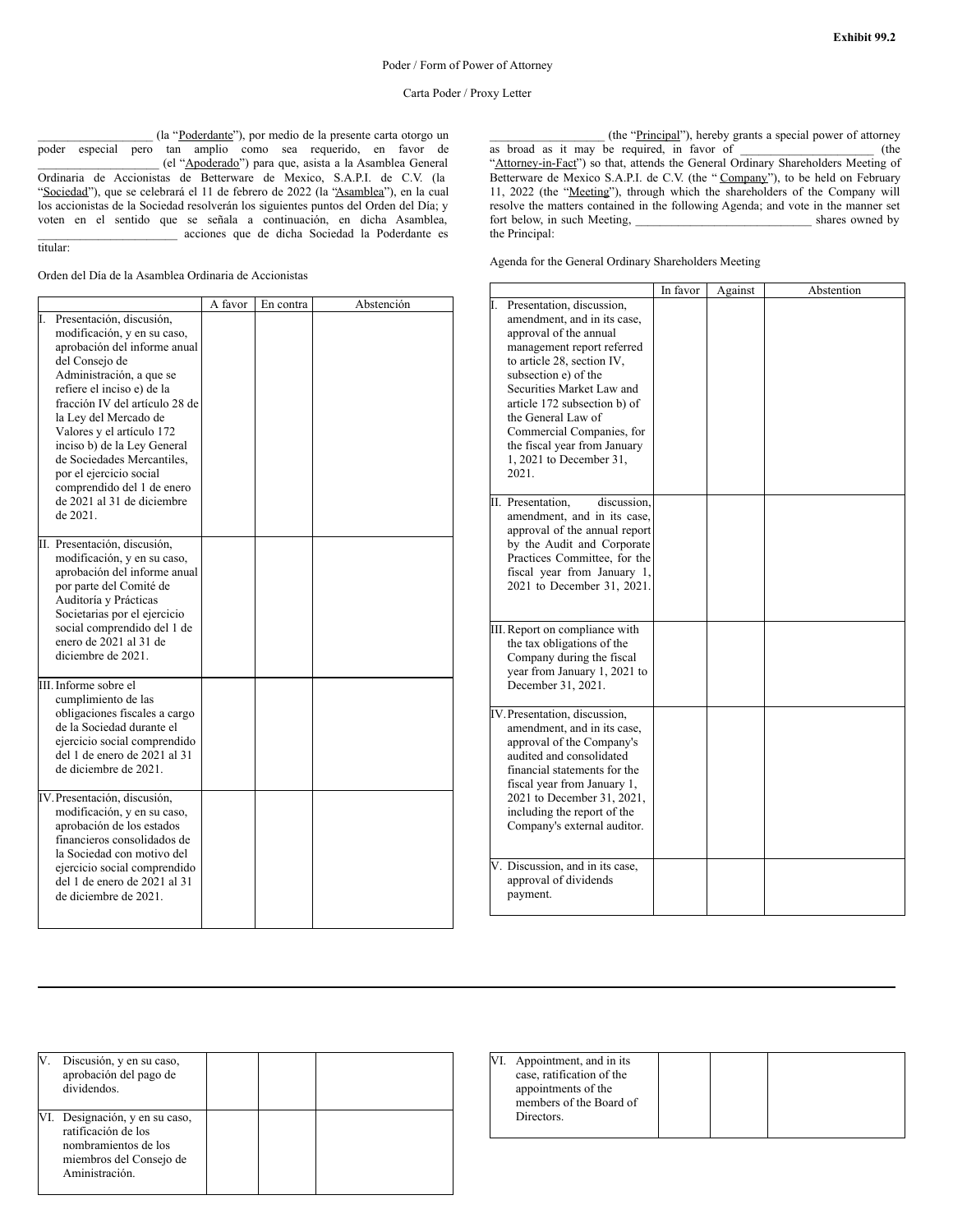<span id="page-4-0"></span>

|     | VII. Designación, y en su caso,<br>ratificación de los<br>nombramientos del<br>Presidente y los miembros<br>del Comité de Auditoría y<br>Prácticas Societarias de la<br>Sociedad.                                                        |  |  |
|-----|------------------------------------------------------------------------------------------------------------------------------------------------------------------------------------------------------------------------------------------|--|--|
|     | VIII. Discusión, y en su caso,<br>determinación de los<br>emolumentos<br>correspondientes a los<br>miembros del Consejo de<br>Administración y miembros<br>del Comité de Auditoría y<br>Prácticas Societarias de la<br>Sociedad.         |  |  |
| IX. | Discusión y en su caso,<br>aprobación de la celebración<br>de cierto contrato de<br>compraventa de acciones<br>representativas del capital<br>social de Jafra Cosmetics<br>International, Inc. y Jafra<br>Mexico Holding Company<br>B.V. |  |  |

|     | VII. Appointment, and in its case,<br>ratification of the<br>appointments of the<br>Chairman and members of<br>the Company's Audit and<br>Corporate Practices<br>Committee.                                          |  |  |
|-----|----------------------------------------------------------------------------------------------------------------------------------------------------------------------------------------------------------------------|--|--|
|     | VIII. Discussion, and in its case,<br>determination of the<br>emoluments corresponding<br>to the members of the Board<br>of Directors and members of<br>the Company's Audit and<br>Corporate Practices<br>Committee. |  |  |
| IX. | Discussion, and in its case,<br>approval of the execution of<br>a certain stock purchase<br>agreement of the capital<br>stock of Jafra Cosmetics<br>International, Inc. and Jafra<br>Mexico Holding Company<br>B.V.  |  |  |

| Х.  | Discusión y, en su caso,<br>aprobación de la celebración<br>de cierto financiamiento por<br>parte de la Sociedad, como<br>acreditada, y Banco<br>Nacional de México, S.A.,<br>Grupo Financiero Banamex,<br>y HSBC México, S.A.,<br>Institución de Banca<br>Múltiple, Grupo Financiero<br>HSBC, como agentes<br>estructuradores y<br>acreditantes. |  |  |
|-----|---------------------------------------------------------------------------------------------------------------------------------------------------------------------------------------------------------------------------------------------------------------------------------------------------------------------------------------------------|--|--|
| XI. | Discusión y, en su caso,<br>ratificación de los<br>documentos de la operación.                                                                                                                                                                                                                                                                    |  |  |
|     | XII. Discusión y, en su caso,<br>ratificación del otorgamiento<br>de poderes para representar<br>a la Sociedad en todos los<br>actos necesarios y/o<br>convenientes relacionados<br>con los puntos anteriores del<br>Orden del Día.                                                                                                               |  |  |
|     | XIII. Designación de<br>delegados<br>especiales para dar efecto y<br>formalizar las resoluciones<br>adoptadas en la Asamblea.                                                                                                                                                                                                                     |  |  |

| Banco Nacional de México,<br>S.A., Grupo Financiero<br>Banamex, and HSBC<br>México, S.A., Institución de<br>Banca Múltiple, Grupo<br>Financiero HSBC, as<br>structuring agents and as<br>lenders.                    |  |  |
|----------------------------------------------------------------------------------------------------------------------------------------------------------------------------------------------------------------------|--|--|
| XI. Discussion, and in its case,<br>ratification of the transaction<br>documents.                                                                                                                                    |  |  |
| XII. Discussion, and in its case,<br>ratification of the granting<br>of powers of attorney to<br>represent the Company in all<br>necessary and/or convenient<br>acts related to the previous<br>items on the Agenda. |  |  |
| XIII. Appointment of special<br>delegates to formalize the<br>resolutions adopted at the<br>Meeting.                                                                                                                 |  |  |

X. Discussion, and in its case, approval of the execution of certain financing by the Company, as borrower, and

El Poderdante ratifica desde ahora los actos que realice el Apoderado en el ejercicio legal de este mandato.

The Principal hereby ratifies the acts the Attorney-in-fact may conduct in the legal exercise of this mandate.

\_\_\_\_\_\_\_\_\_\_\_\_\_ de 2022 / \_\_\_\_\_\_\_\_\_\_\_\_\_\_\_\_\_, 2022

| $Por/By$ :   |  |
|--------------|--|
| Cargo/Title: |  |
|              |  |